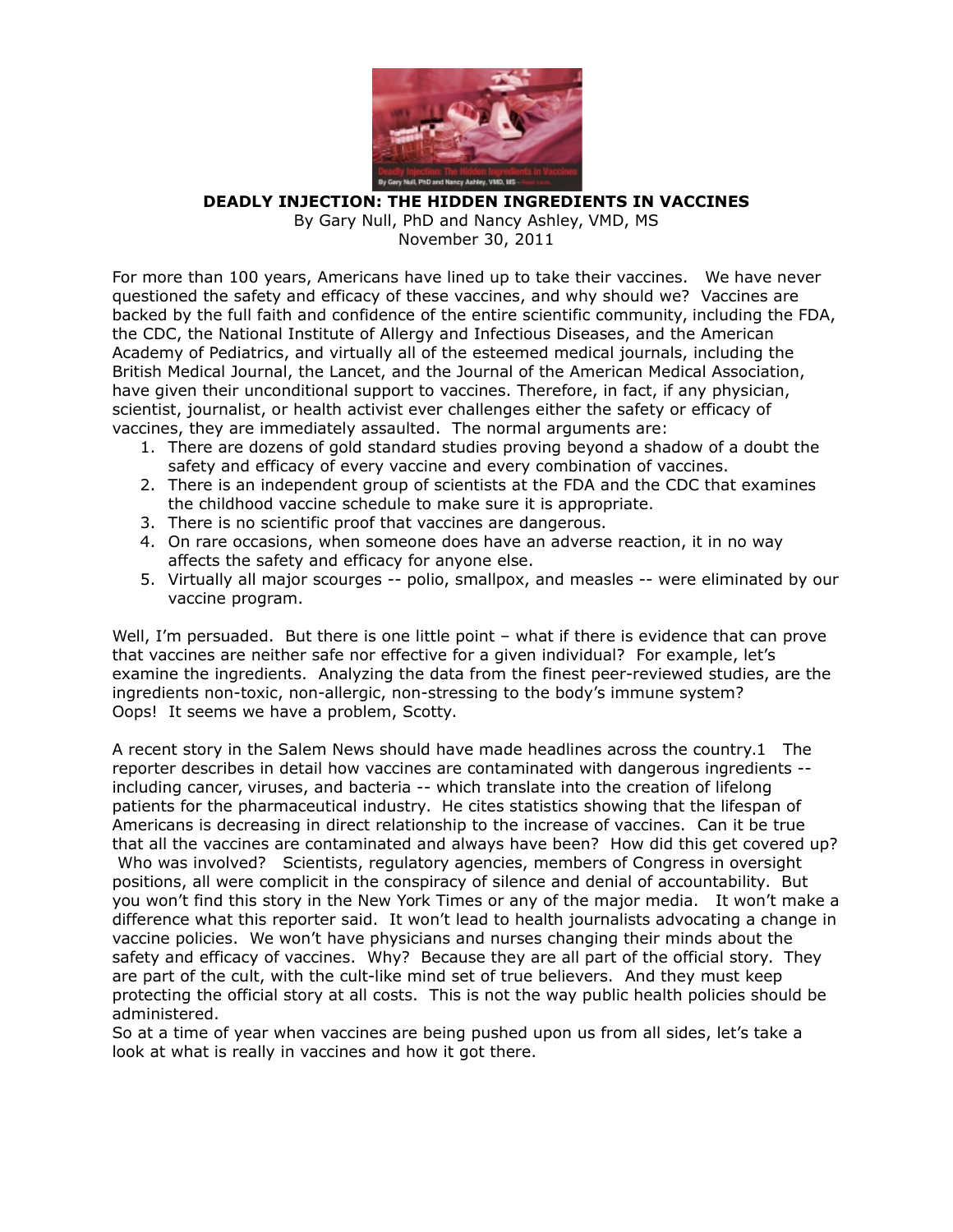## **THE HISTORY OF VACCINE CONTAMINATION**

The common perception that vaccines are a safe, clean product is far removed from reality.

The early vaccinologists used technology which was in its infancy, created as they went along with very little thought for the consequences. How did they go about making vaccines in the first place? They started with virus samples, which they obtained primitively from actual cases of disease: polio virus came from a suspension of ground up backbone from a deceased polio victim, measles virus was obtained from a throat culture from a sick 11 year-old boy, mumps virus (the Jeryl Lynn strain) was taken from a throat culture from the daughter of famed vaccine developer, Maurice Hilleman2, the hepatitis B vaccine was derived from infected human blood3, and so on. Of course, since all virus samples for vaccine manufacture were obtained from real life situations, they came with their own bacteria, viruses, and contaminants which were not sterilized away. It might be surprising for most people to learn that vaccines today are still based in these same primitive virus cultures.

Next, in order to produce vaccines for distribution it is necessary to have a large quantity of virus. Since viruses can only grow in a living medium, how could they propagate the viruses? Vaccines were developed by injecting live animals with viruses and then killing them to obtain enough infected tissue to grow large quantities of the virus. In the case of polio, it was the rhesus and African green monkeys that were used. As techniques improved, organs or cells of animals, as well as human tissue, were used, and we currently have vaccines propagated in chick fibroblast cells, chick embryos, chick retinal cells, monkey kidney cells, aborted human fetal lung fibroblast cells, chick kidney cells, mouse brain culture, rhesus fetal lung tissue culture, and sheep red blood cells, to name a few.4 Possibly the most bizarre substrate choice is the recently- approved Cervarix human papillomavirus vaccine by GlaxoSmithKline, which grows the virus in insect cells (Trichoplusia ni, the Cabbage Looper – a member of the moth family).5

Live-attenuated vaccines add yet more animal products to the mix by a process known as passaging.6 In order to reduce the virulence of a virus so that it won't immediately sicken the vaccine recipient, it is "passaged" by injecting the virus into a series of animals or animal cells – sometimes more than one type -- collecting fluid after the cell or animal appears infected, and repeating the process again and again into more subjects until the virulence is reduced. The consequence, of course, is that with each passage, more foreign cells, proteins, viruses, bacteria, and fragments of DNA are taken from their animal sources and end up in the vaccine.

Once scientists have obtained the virus they deem acceptable, this becomes the seed virus. It is then nurtured with a variety of nutrients, including fetal calf serum, bovine extract, yeast, bovine serum albumin, and human serum albumin. Another animal-based product, porcine trypsin, is used earlier in the process to break down the virus to facilitate viral infection in tissue7.

But surely after they have obtained enough virus to make a vaccine, they purify the end product and filter all of this animal tissue out? Actually, no. There are many obstacles to any successful purification process: they can't risk destroying the virus they need for the vaccine, and they also can't filter out anything smaller than the virus itself.8 The result is that our vaccines are crude, unpurified products which cannot be separated from the debris of the cells on which they are grown. The limited tests for contaminants can identify some of the known pathogens, but mostly ignore the vast host of unknown, unstudied small particles and chemicals. How can they even evaluate unwanted viruses in vaccines or even know for sure what is there? The gold standard test to date is the polymerase chain reaction (PCR) which can detect small DNA fragments. The inherent problem, however, is that there has to be a known DNA segment that is unique to a certain pathogen in order for PCR to successfully identify it. PCR therefore could never be used to prove a vaccine to be pure because it cannot identify an unknown virus or contaminant. In many cases, safety or purity of a vaccine is tested by injecting it into animals and evaluating them for infection or tumor formation – a cumbersome, time-consuming, and ultimately unreliable method.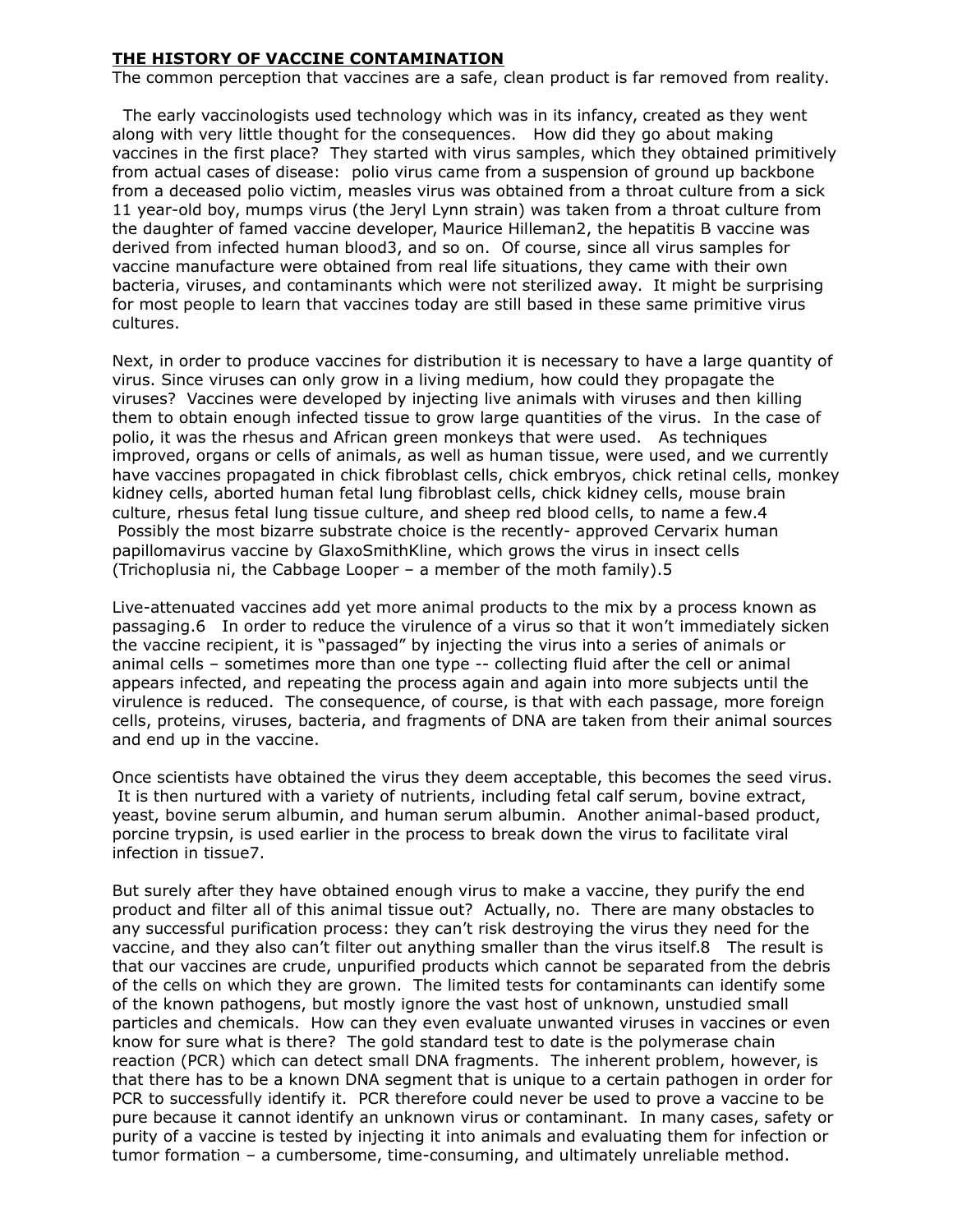As we have seen repeatedly, manufacturers tend to look for a problem only after people are sickened by vaccines. Behind closed doors, many scientists in the field have expressed deep concern about the state of our vaccines. But even the Center for Biologics Evaluation & Research (CBER), which is the arm of the FDA responsible for monitoring vaccine safety, has stated that under current regulations they can only give recommendations to vaccine manufacturers. They have no control over how vaccines are made or what substrates or cells are used.9

We know that these potentially hazardous animal products are used intentionally by the manufacturers and are a part of vaccines. So let's talk about what has been found in vaccines that wasn't intended to be there.

# **ADVENTITIOUS AGENTS**

Adventitious agents are microorganisms that have been unintentionally introduced into the manufacturing process of a vaccine and cause contamination. They can be infectious, inflammatory, or tumorigenic, and there are numerous examples throughout vaccine history of contamination with unexpected pathogens.10

### **Viruses:**

Early on it was discovered that using animals or embryos in primary cell cultures resulted in many unwanted viruses ending up in the vaccines. Simian Virus 40 (SV40), discovered in the manufacture of the polio vaccine, is perhaps the best known of these viruses. Because both the Salk and the Sabin vaccines exclusively used monkey kidneys to produce poliovirus, both vaccines were completely contaminated with SV40, which was given to millions of children in the 1950s and 1960s. According to Dr. Ben Sweet, a Merck researcher at the time, "when we started growing the vaccines, we just couldn't get rid of the SV-40 contaminated virus. We tried to neutralize it, but couldn't." 11 Even the use of formaldehyde in the injectable (Salk) polio vaccine wasn't able to kill it. SV40 is considered an oncogenic virus and it is actually used to induce cancer in the lab setting. The question is then: did widespread vaccination with SV40-contaminated vaccine in the 1950's and 1960's play a role in the exponential increase of cancer in the US? In fact, SV 40 has been isolated in many types of cancer, especially brain tumors, bone cancer, non-Hodgkin's lymphoma, and malignant mesothelioma – a cancer usually associated with asbestos.12 Many researchers believe there is a connection. Although SV40 was ultimately eliminated from the polio vaccines, the other endogenous simian viruses present in monkey kidneys – along with their pathogenic potential -- have been completely ignored.

More recently, in 2010, both rotavirus vaccines were found to be contaminated with porcine circoviruses. Briefly withdrawing Rotarix by GlaxoSmithKine from the market for containing porcine circovirus 1 (PCV1), the FDA allowed it back in use after discovering that RotaTeq, the competing vaccine by Merck, contained both PCV1 and PCV2. Although PCV1 causes only mild disease in pigs, PCV2 causes a serious wasting disease in piglets which is usually fatal. Confronted with the only two rotavirus vaccines on the market both contaminated with circovirus, the FDA chose neither to investigate the potential hazard of this nor to stop giving the vaccine.13, 14 They instead threw up their hands and declared business as usual.

### **Reverse Transcriptase (RT):**

Reverse transcriptase is an enzyme which allows DNA to be synthesized from an RNA template and be incorporated into a cell where it has not been previously, and is an integral factor in the function of retroviruses, such as HIV or the feline leukemia virus.15 In 1996, RT activity was discovered in the MMR vaccine, raising concerns that the vaccine had been contaminated with retroviruses which can cause both disease and initiation of cancer. The World Health Organization (WHO) was responsible for investigating this potential safety hazard. Did they withdraw the vaccine? Did they warn the public about possible risks? No. Without telling the public, the WHO organized studies at certain laboratories which determined that the RT activity was associated with two endogenous avian retroviruses: EAV and ALV. The Avian Leukosis Virus (ALV) can cause cancer in birds, and theoretically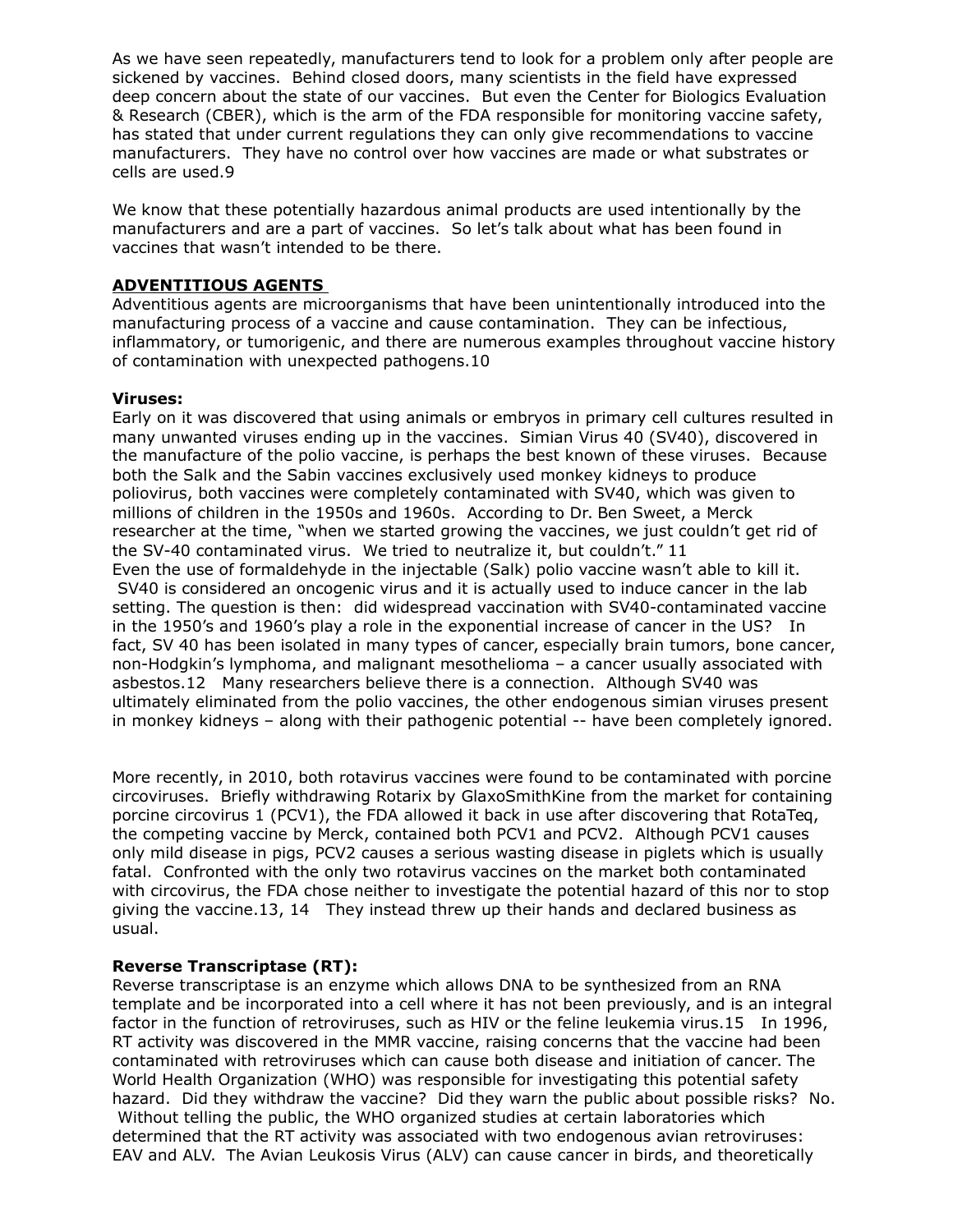could infect the cells of vaccine recipients via RT and cause cancer in them as well. The test methods were not very reassuring: investigators attempted to infect human cells with ALV for only 48 hours before proclaiming that no merger of virus and human DNA had been observed. There was also the possibility that avian virus RT could combine with the live measles virus to create new mutant viruses, which likewise "had not been observed." Researchers from the WHO were unable to study longer term consequences of the RT fragments in the MMR because the measles virus itself killed the growing culture within 3 or 4 days. So ultimately, the WHO decided that because there was no clear evidence that any harm had occurred thus far, they would leave the MMR vaccine as it was and not require the manufacturers to use a substrate that was RT-free. Since then, endogenous avian vaccines have likewise been found in all the egg-based vaccines -- influenza, yellow fever, and smallpox.16 -- and there has been little investigation into the significance or possible harm.

#### **Bacteria:**

It is known that many types of bacteria contaminate vaccines during manufacture, but in most cases this does not come to the attention of the public. In 2007, Merck had to recall 1.2 million doses of PedvaxHIB and COMVAX vaccines (Haemophilus Influenza type B and combined Haemophilus Influenza type B and Hepatitis B) because of bacterial contamination with Bacillus cereus, a gram positive bacteria that frequently causes food poisoning.17

The mycoplasmas are a large class of bacteria and are frequent contaminants of primary and continuous cell lines that are used to make vaccines. While many are harmless, others can cause serious disease in humans, including respiratory ailments and chronic fatigue-like symptoms. Mycoplasma contamination is a serious enough problem that the industry group, Parenteral Drug Association, created a separate Mycoplasma Task Force. 18 The main source of mycoplasma infection for vaccine makers is cross contamination by infected cell culture used in the same laboratory.19

Mycoplasma also commonly infects chickens and eggs. While pathogen-free eggs are used to create vaccine virus seeds, the vaccines themselves are produced from commercial eggs.20 Even though the flocks are regularly tested for a variety of avian pathogens, they only test for the two most common types of mycoplasma, which cannot protect against the host of other mycoplasmas that are common in chickens and eggs. Testing is discretionary, and instead, regulation tends to emphasize rigorous "downstream" inactivation protocols, using formaldehyde and other toxic chemicals to kill the bacteria they know are present. 21

### **Cancer:**

When the famous vaccinologist, Dr. Maurice Hillemann, created an adenovirus vaccine (for the military) from an intestinal cell line he believed to be from normal human tissue, he later found to his chagrin, after a few people had already received his vaccine, that the culture was completely contaminated with cervical cancer (HeLa cells). 22 The cancerous cells had invaded his previously normal cells simply from being in the same laboratory. Does this still happen today? You bet it does. Unfortunately, it seems impossible to completely prevent laboratory contamination from taking place.

### **Transmissible Spongiform Encephalopathy**

Other pathogens potentially present in human vaccines and of great concern include transmissible agents of spongiform encephalopathy (TSE) from the use of bovine serum and albumin products, which could be contaminated with bovine spongiform encephalopathy (BSE).23 Now referred to as "transmissible" agents, the name change is an acknowledgment that these prions could be transferred to people through vaccines. In fact, such instances have occurred, as in England in 2001 when two children in England who had received the same polio vaccine went on to develop Creutzfeldt-Jakob Disease.24 Vaccine transmission through BSE had been suspected in Great Britain since the late 1980s, when many bovine herds became infected with the disease, but vaccines which could have been contaminated were not removed from the market until almost 10 years later. As frequently happens, those in charge made the decision not to withdraw vaccines initially -- not because there wasn't a risk of catastrophic illness, but because "the risk to public health through loss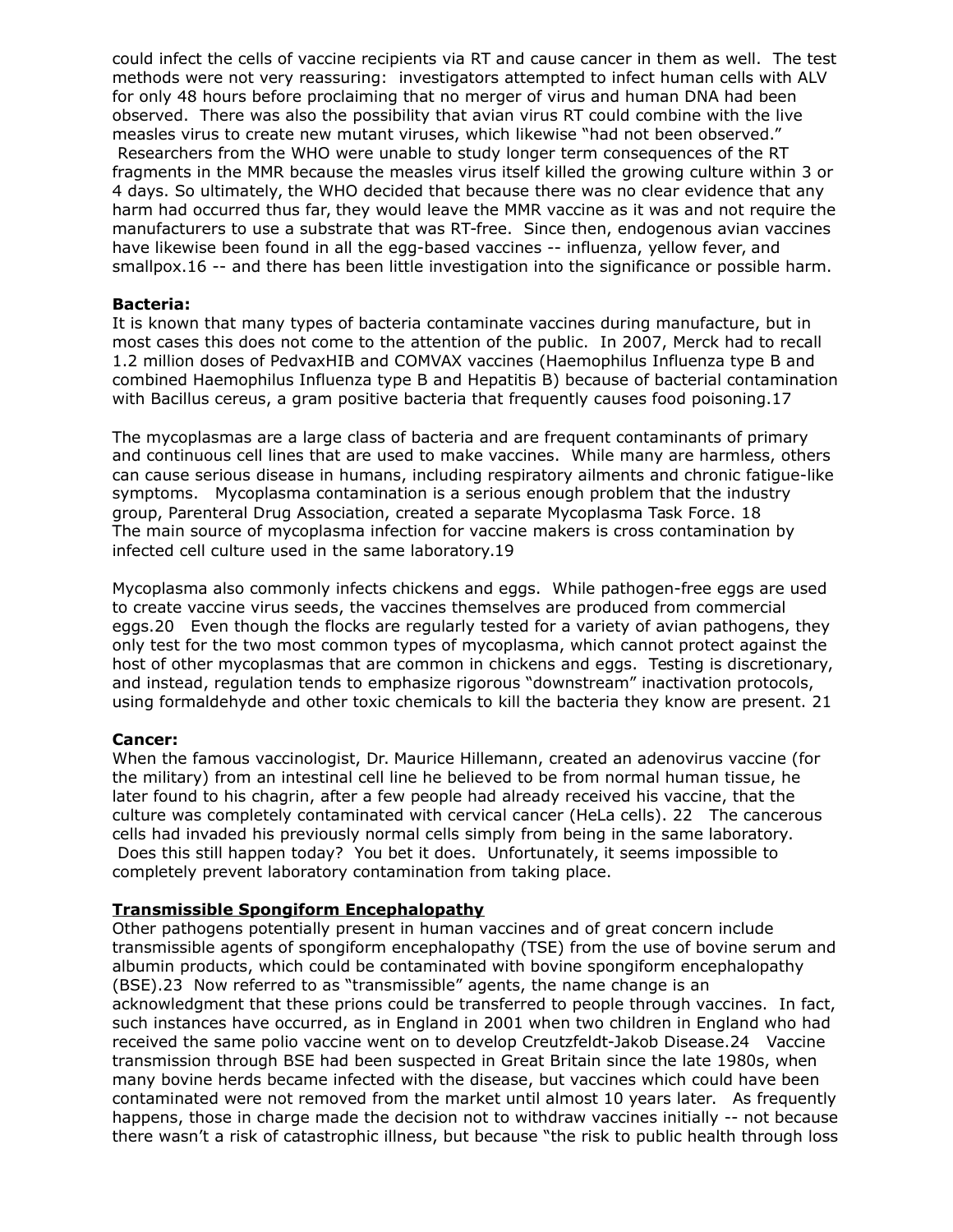of confidence in the vaccine program was greater than the remote theoretical risk associated with the use of bovine materials in vaccine."25

Examples of transmission involving TSE have likewise been documented in veterinary medicine, such as in 1997 when a number of sheep and goats in Italy developed scrapie (a type of spongiform encephalopathy) after having been vaccinated against Mycoplasma agalactiae.26

So it is obvious that there are there many risks to injecting such a wide variety of animal cells into our bodies. Yet, not only has very little research has been done on this highly charged topic, but in fact, some scientists are pushing the envelope of the cautionary principle by intentionally combining human and animal cells with little regard for the consequences. An example of this is the RotaTeq rotavirus vaccine by Merck which came out in 2006. RotaTeq is a live, oral pentavalent vaccine that contains 5 live "reassortant" rotaviruses from human and bovine hosts, meaning that the viruses from humans and cows were taken apart and then combined to form a bovine-human hybrid.27 We know that this vaccine has caused many serious adverse events, including the increased risk of intussception,28 but we don't know about the longer term potential for harm from combining cells from cows and people.

#### **Autoimmune Disorders**

Another significant potential for harm from the injection of animal, bacterial, and viral cells is that extended immunostimulation by the foreign antigen could provoke chronic inflammation or autoantibody production. DNA fragments can be incorporated into the host cell and can cause the production of protein molecules that can cause autoimmune reactions. Considering the exponential increase in autoimmune diseases over the past 25 years, it is certainly reasonable to suspect that the large amount of foreign proteins injected into our bodies through vaccination is playing havoc with the ability of our immune systems to function adequately. There are also instances of certain vaccines causing a specific autoimmune response, such as the suspected association is between the Haemophilus influenza B vaccine and type 1 diabetes, which has been on the increase following widespread use of this vaccine.29,30 Another example is the connection between the Hepatitis B vaccine and multiple sclerosis.31 Dr. Phillip Krause of the FDA chaired the committee that licensed the chickenpox vaccine, and was concerned at the time about the possible connection between the vaccine and subsequent autoimmune disease. But instead of calling for a serious scientific inquiry, the FDA asked Merck to look for evidence of an autoimmune response associated with the DNA that was included in that vaccine.32 Of course, Merck found no such association, and the matter was dropped.

### **Recombinant Vaccines**

There are currently a few recombinant vaccines on the market: the human papillomavirus vaccine, Gardasil, and Hepatitis B vaccines, Recombivax and Engerix. Gardasil is prepared from virus-like particles of the four HPV types grown separately in yeast and then recombined.33 As we discovered just in September 2011, viral DNA has been found in Gardasil, with the possibility that the vaccine not only could cause infection with HPV, but viral DNA could be integrated into the recipient's chromosomes and turn on cancer genes!34

### **CELL CULTURE TECHNOLOGY: WHERE ARE WE NOW?**

In recent years vaccine manufacturers have been using newer technologies to make vaccines without the use of live animals or eggs (primary cells). Yeast is widely in use, as are two types of human diploid cells: MRC-5 and WI-38, which are lung fibroblasts cultured from two different aborted fetuses.35 Cell line vaccines still carry the original risk of contamination in the animal cells they were taken from, plus the chance of acquired contamination in laboratory conditions over the years that the cells have existed.

Regarding human diploid cells, many people who have strong ethical objections to abortion no doubt would be shocked to learn that they are injecting cells grown on aborted fetuses into themselves and their children with every MMR, Hepatitis A, Chicken pox, and Herpes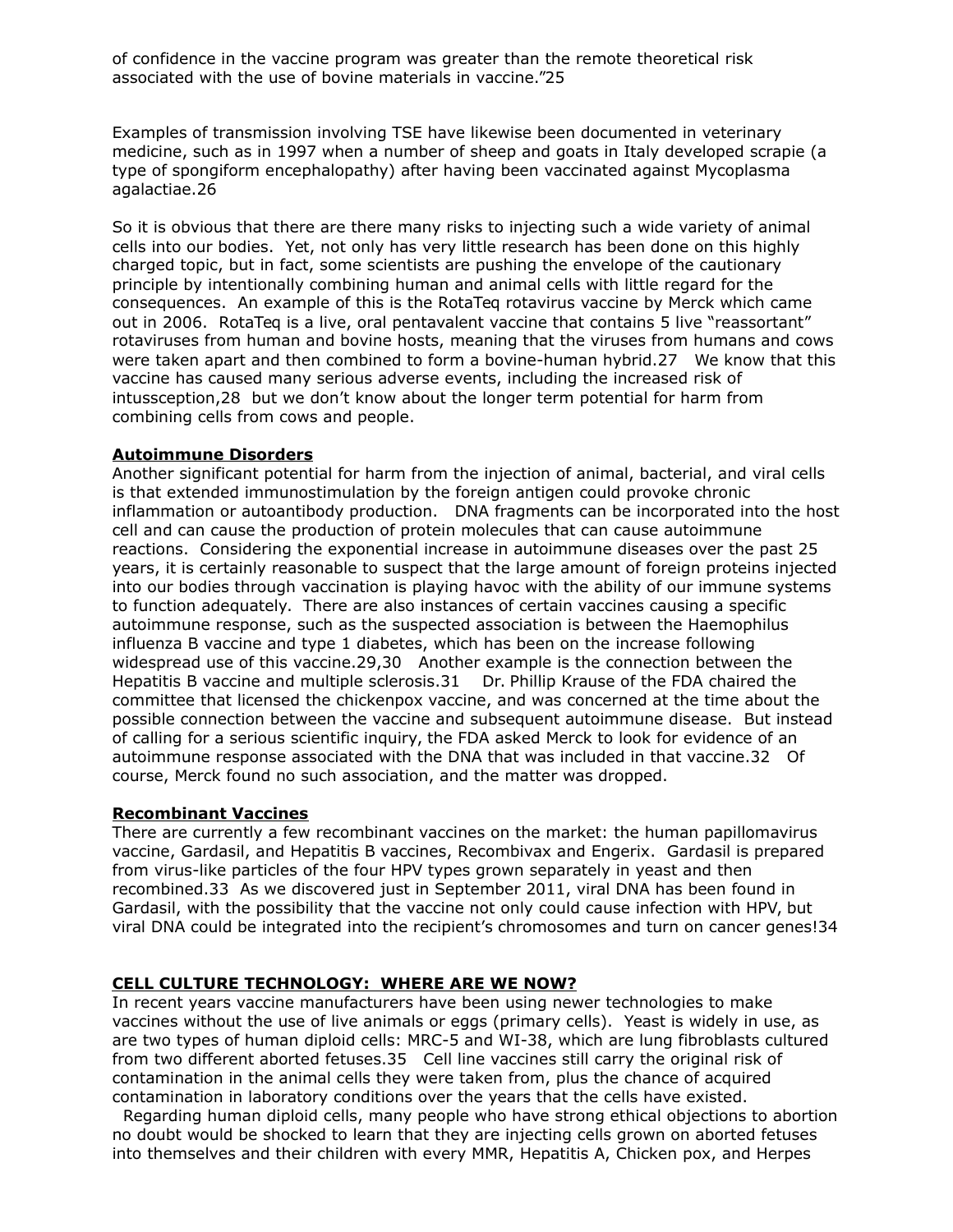Zoster vaccine, or any vaccine combination that includes them.36

## **Immortalized Cells**

The current emphasis is on cells that can grow indefinitely. The "immortalized" or "transformed" cell line -- in use through Vero cells created from African green monkey kidneys for the polio vaccine -- are cells which were normal but became transformed in the laboratory to live forever. These are not normal diploid cells: they have an abnormal number of chromosomes, will grow indefinitely in culture, but are known to form tumors after a certain number of passages used in vaccine manufacture. In other words, if these cells are used for too long, they will cause cancer. In Vero cells, for example, testing has showed that after 127 – 140 passages in agar, tumors will start to form.37 For vaccine manufacturers, the risk of causing cancer through vaccines is worth taking: the cells are easier to use than primary cells, less labor intensive, and the cost of production per vaccine is substantially reduced. But how does the vaccine recipient feel about taking this risk? So far, almost no one receiving the inactivated polio vaccine is aware of this information because there is no such thing as informed consent in the world of vaccines.

# **Residual DNA**

Despite precautions in manufacturing vaccines, it is inevitable that animal DNA and culturecontaminating viruses will end up in the final vaccine. Primary cells and immortalized cells have been found to contain viral genomes and harbor latent viruses. Studies show that viral genomic DNA is at least as infectious and tumorigenic when incorporated into cell substrate as it when directly injected.38 Is there a risk that these stray proteins could be incorporated into the vaccine recipient's own DNA resulting in abnormal gene transcription? Absolutely! Are there any safeguards against this? Not really. The WHO has set guidelines for the use of animal cells in cell line technology based vaccines, which limit the amount of cellular DNA to 10 nanograms per dose (up from 100 picograms per dose), but they acknowledge that manufacturers will have difficulty meeting this standard, and that they don't have the authority to enforce it.39 And this guideline, by the way, is completely arbitrary. There is no scientific data to show that no harm will come to a vaccine recipient who only received 10 nanograms of foreign DNA. Furthermore, a child receiving 9 vaccines in one day would be getting at minimum of 90 nanograms of DNA injected directly into his body if they were all made using the cell line technology. Keep in mind, however, that the current vaccines made on primary cells have no recommended limit for residual DNA, so the situation is already dire.

Swiss pharmaceuticals giant, Novartis, recently completed a state of the art vaccine manufacturing plant on 400 acres in Holly Springs, North Carolina, largely funded by our tax dollars (\$767 million from HHS), and with free land and tax abatements courtesy of the state of North Carolina. What do they intend to manufacture there? The plant was designed to use cell line technology to respond faster than is currently possible to a pandemic. Novartis will be able to make up to 150 million seasonal influenza vaccines without being constrained by having to order sufficient chickens to produce enough eggs to make the vaccines – essentially a commitment that needs to be made a year in advance. Instead of using eggs, Novartis will be using MDCK cells, as soon as they get official approval from the FDA.40 It is unclear why approval has not been forthcoming, but the Vaccine and Related Biological Products Advisory Committee (VRBPAC) of the FDA expressed concern that tests so far have been inconsistent in determining how tumorigenic the MDCK cells are, which poses a regulatory challenge.41 In the meantime, the plant will also have the ability to make the flu vaccine with eggs.

So what are MDCK cells? MDCK cells are another line of immortalized cells, in this case from the kidney of a cocker spaniel.42 Will this be more difficult for people to accept on an emotional level if they find out that their flu vaccine came from a dog -- man's best friend? Also, the flu vaccine will be live-attenuated, so any virus, bacteria, or oncogenic potential will be injected directly into the vaccine recipients. Now in addition to the endogenous simian and avian viruses we are exposed to, we'll be subjected to canine viruses as well! There are no safety assays for new, novel viruses, and pathogenicity often takes years to establish. If all of this isn't frightening enough, vaccine manufacturers have already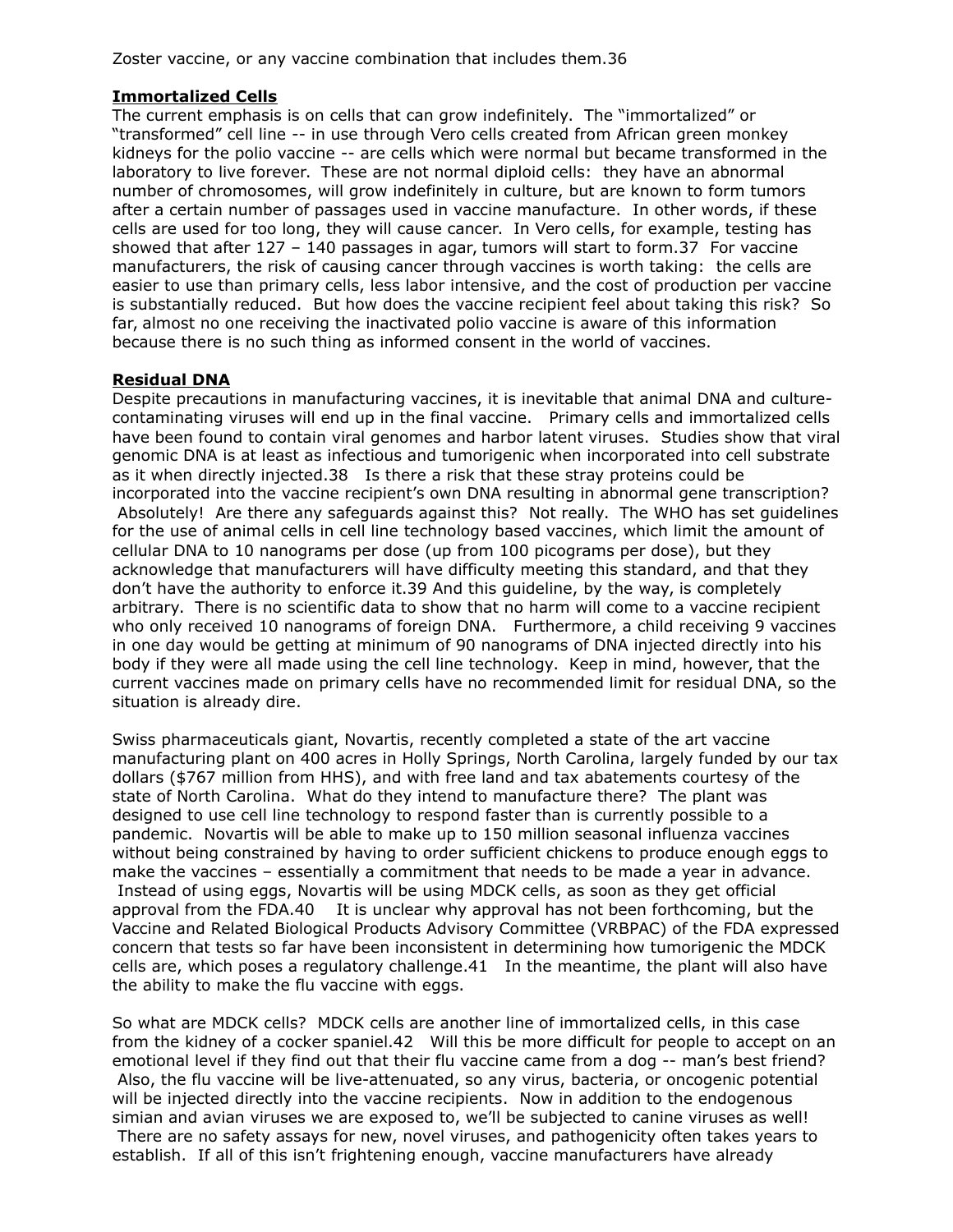planned the next phase of vaccine manufacture after immortalized cells when they intend to use actual cancer cells!43,44

So despite the supposedly advanced scientific methods used in vaccine manufacture, we can clearly see that vaccine development is based more on the commitment to vaccinate as many children and adults with as many different vaccines as possible than on proper scientific inquiry, analysis, and a commitment to health. The vast majority of any vaccine consists of unknown fragments, DNA, viruses, bacteria, animal and human cells. Many of them contain ingredients such as eggs, yeast, and now insects, which can cause an anaphylactic reaction in allergic individuals. Clearly, neither the vaccine manufacturers nor the regulatory agencies charged with protecting us want to entertain any challenge to the current system or consider the consequences of this contamination. Why is there such haste to rid the world of all infectious diseases, most of which in the face of proper nutrition and sanitation are minor, and might actually help our overall health by strengthening our immune systems naturally? Is there any evidence that the number of vaccines we are expected to give our children and ourselves will stop increasing year after year? Is this drive to vaccinate motivated by pure greed -- the billions of dollars to be made? It seems that we have allowed a vaccination industry to become much like the military-industrialcomplex -- it cannot be touched, questioned, or changed.

Vaccines are supposedly given for the greater good, and our current program requires that the highest possible number of people be vaccinated with full knowledge that many will become chronically ill, disabled, and even die. But what of those among us who want the right to chose NOT to take the risk that our own immune system might not be up to the challenge of so much stimulation? Since vaccination became commonplace from the 1950s to our present day, the health of the average American has gotten worse, and as a nation we have become sicker and sicker. Chronic fatigue, depression, allergies, asthma, attention deficit disorders, autism, rheumatoid arthritis, multiple sclerosis, diabetes, Parkinson's, Lou Gehrig's disease, lupus, asthma, fibromyalgia, IBS – we are plagued with a host of debilitating, chronic diseases that tend not to kill us quickly, but leave us disabled and dysfunctional: dependent on the pharmaceuticals industry to keep us going. We know that we are destroying our own natural immune systems by relying on vaccines to briefly and incompletely protect us against certain bacteria and viruses, but what else is happening to us by allowing ourselves to be injected with this witches' brew of degradation products? Are we too sick to notice that there is a problem? Time will tell, but how much time do we have?

#### Endnotes:

1. Edmonson S, "All the Vaccines are Contaminated – Every Last One of Them," November 29, 2011, Salem-News.com.

2. Peltola, H. et al, "Mumps Outbreaks in Canada and the United States: Time for New Thinking on Mumps Vaccines," Clinical Infectious Diseases 2007:45 (15 August)

3. Roberts, Janine, Fear of the Invisible, Impact Investigative Media Productions, 2008 4. ibid

5. Cervarix Package Insert, GlaxoSmithKline

6. Roberts, Janine, Fear of the Invisible, Impact Investigative Media Productions, 2008

8. Transcript for Public Hearing November 19, 1998: Vaccines and Related Biological Products Advisory Committee Meeting

- 9. ibid
- 10. ibid

<sup>7.</sup> Seitz, C, et al, "Trypsin Promote Efficient Influenza Vaccine Production in MDCK cells by interfering with the Antiviral Host Response, Applied Microbiology and Biotechnology, 2011 September 14.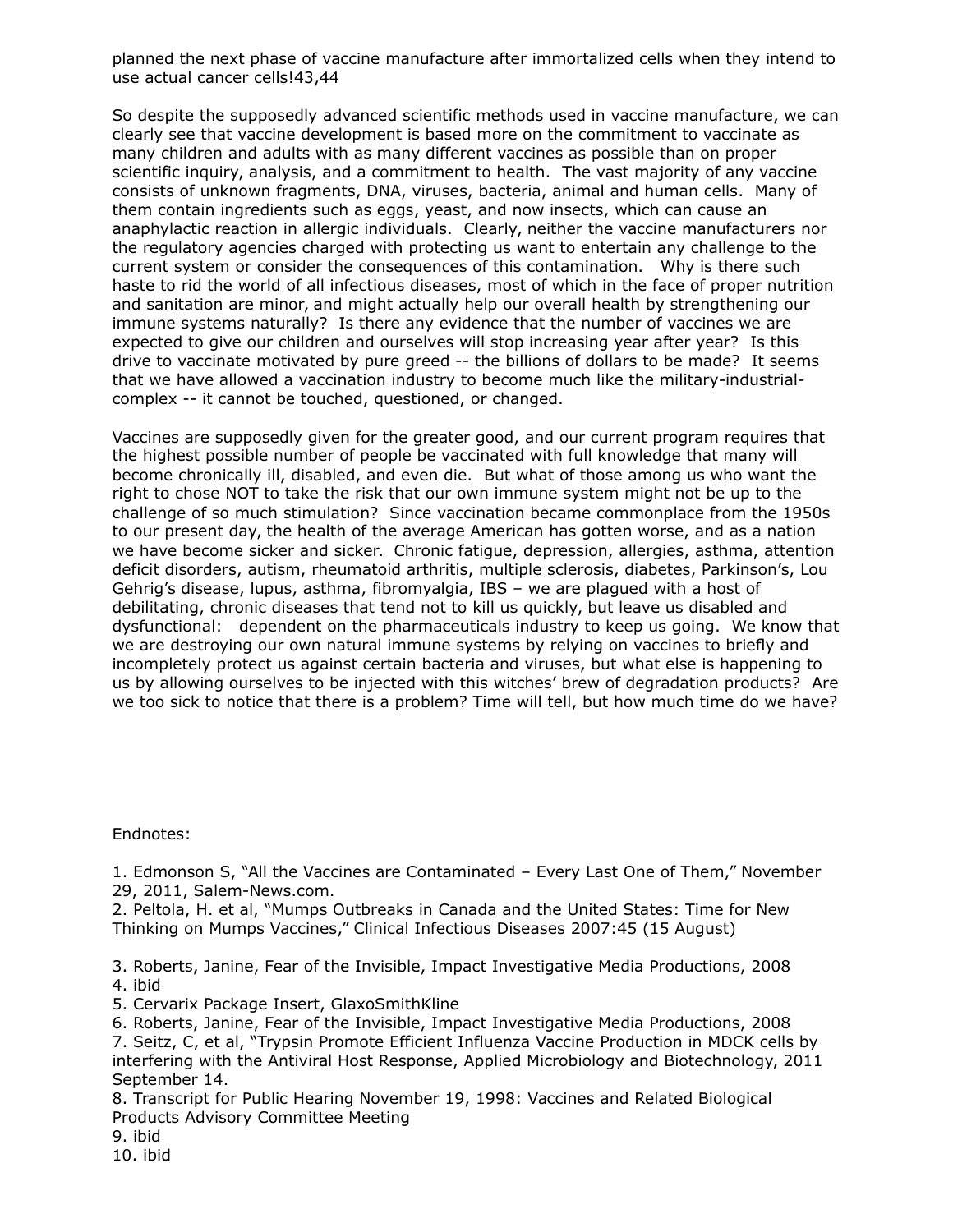11. Miller NZ, "The polio vaccine: a critical assessment of its arcane history, efficacy, and long-term health-related consequences." Medical Veritas I (2004) 239-251. 12. Vilchez RA, "Simian Virus 40 in Human Cancers," American Journal of Medicine; 2003 June 1;14(8); 675-84.

13. Victoria JG, "Viral Nucleic Acids in Live-Attenuated Vaccines: Detection of Minority Variants and an Adventitious Virus," Journal of Virology 2010 June; 84(12); 6033-6040.

14. Medscape Medical News, Medscape Today, May 7, 2010.

15. BALTIMORE, DAVID, "Viral RNA-dependent DNA Polymerase: RNA-dependent DNA Polymerase in Virions of RNA Tumour Viruses," Nature 226, 1209 - 1211 (27 June 1970); doi:10.1038/2261209a016. Transcript for Public Hearing November 19, 1998: Vaccines and Related Biological Products Advisory Committee Meeting

17. Merck December 11, 2007, Dear Dr. letter announcing details of recall 18. Hough, E. " Task Force Corner: Size, Workload Distinguishes PDA's Mycoplasma Task Force," stagingpda.

19. How Do Mycoplasmas Enter My Cell Culture?" Bionique Testing Laboratories, biunique.com

20. Wilson-David SA, et al "Evaluation of Mycoplasma Inactivation during Production of Biologics: Egg-Based Viral Vaccines as a Model," Applied and Environmental Microbiology, May 2010, p. 2718-2728 "

21. Potts, Barbara, "Buyer Beware: Are You Reducing the Risk of Adventitious Agents in Your Raw Material," Pharma IQ September 28, 2011, pharma-iq.com.

22. Transcript from, "Evolving Scientific and Regulatory Perspectives on Cell Substrates for Vaccine Development," September 7, 1999.

23. Vorbert I, et al, "Susceptibility of Common Fibroblast Cell Lines to Transmissible Spongiform Encephalopathy Agents," Journal of Infectious Diseases, 2004; 189; 431-9. 24. Poulter, Sean, "Two CJD victims linked to the same polio vaccine," dailymail.co.uk, December 18, 2001.

25. Barnett A, "Children exposed to CJD infection risk from vaccines," [The Guardian,](http://observer.guardian.co.uk/) Saturday 29 May 1999.

26. Caramelli, M, et al, "Evidence for the Transmission of Scrapie to Sheep and Goats from a Vaccine Against Mycoplasma Agalactiae," Veterinary Record, 2001 April 28; 148 (17); 531- 6.

27.Merck, RotaTeq Package Insert

28. Australian Government Department of Health and Ageing, "Rotavirus vaccination and risk of intussusception;" February 25, 2011.

29. Wahlbert J, et al, "Vaccinations May Induce Diabetes-related Autoantibodies in One-Year-old Children," Annals of NY Academy of Sciences, 2003 Nov; 1005; 404-8.

30. Classen JB, Classen DC, "Clustering of Cases of Insulin Dependent Diabetes Ococurring Three Years After Haemophilus Influenza B Immunization Supports Causal Relationship Between Immunization and IDDM," Autoimmunity 2002 Jul; 35 (4); 247-53.

31. Jane Doe v. Secretary of the Department of Health and Human Services, January 16, 2009

32. Transcript for Public Hearing November 19, 1998: Vaccines and Related Biological Products Advisory Committee Meeting

33. Merck, Gardasil Package Insert

34. SANE Vax Inc. Reports Human Papillomavirus DNA Contamination in Gardasil To FDA, Requests Public Safety Investigation, Business Wire. Sept. 6, 2011.

35. Vaccine Excipient and Media Summary, cdc.gov.

36. ibid.

37. Sheets R, "History and Characterization of the Vero Cell Line," CBER, May 12, 2000.

38. Transcript for Public Hearing November 19, 1998: Vaccines and Related Biological